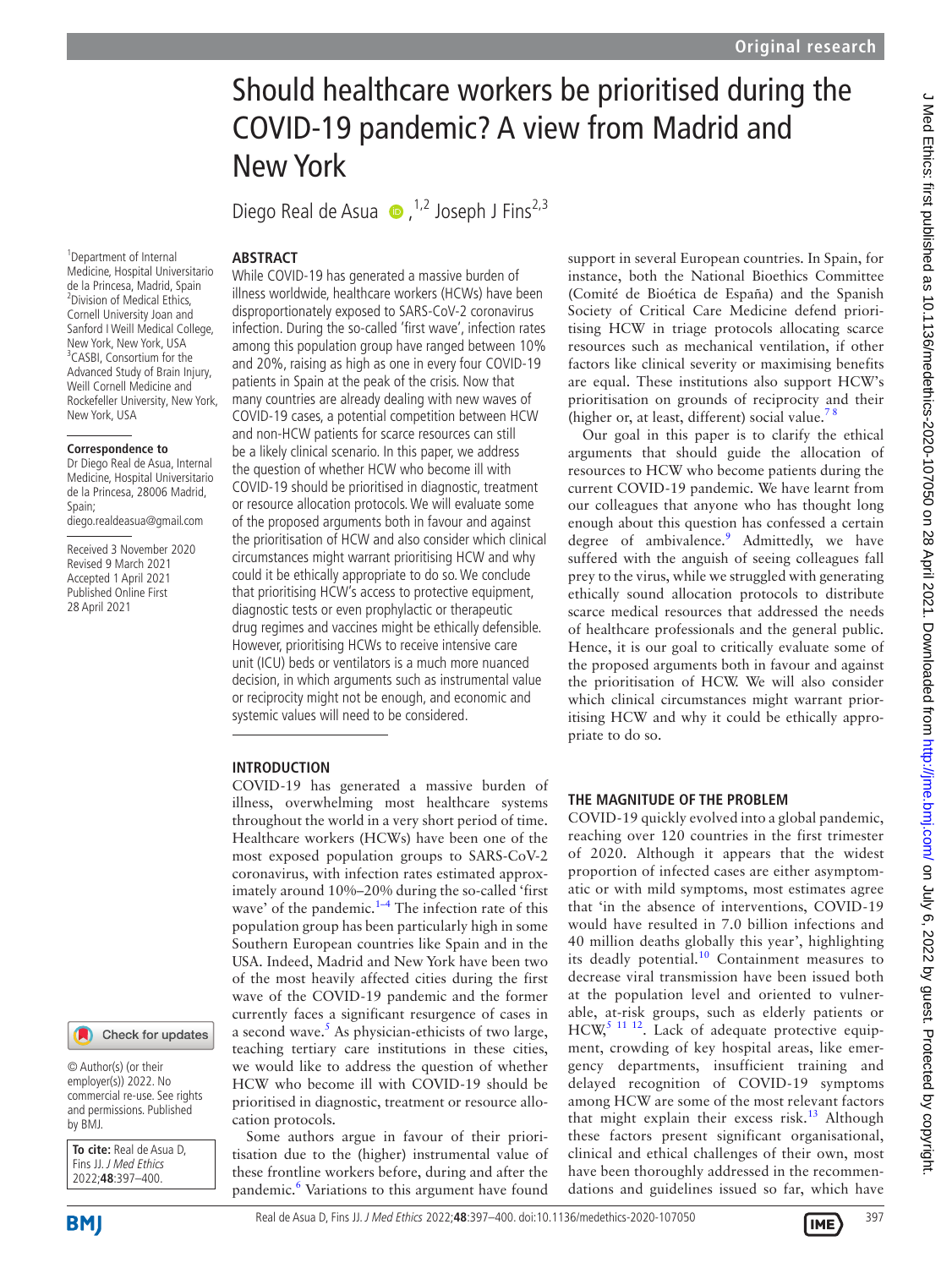focused on how to train, protect and mitigate the exposure risk of HCW during the pandemic.<sup>[14](#page-3-7)</sup>

HCWs have been at the front line of the pandemic since its inception. Scarcely 3 weeks since the initial cases started to sprout in Wuhan, China, a—late—ophtalmologist was among the first to alert fellow physicians to this new disease.[15](#page-3-8) In the first 6 weeks of the epidemic in China, at least 1716 cases among healthcare workers were confirmed.<sup>16</sup> Infection rates among HCW in Europe have been significantly higher, ranging from close to 10% of all infected patients in early Italian reports to almost 20% according to the Spanish National Epidemiological Surveillance Network's reports.<sup>2 3</sup> Worse still, during the first week of April 2020 one in every four COVID-19 infected patients in Spain was an HCW. Not only are these numbers extremely worrisome, but most European countries are already dealing with recurring waves of COVID-19 cases.<sup>17</sup>

In a seminal paper offering guiding principles for resource allocation strategies during the first wave of the COVID-19 pandemic, Emanuel *et al* argued that,

critical COVID-19 interventions—testing, PPE, ICU beds, ventilators, therapeutics, and vaccines—should go first to frontline health care workers and others who care for ill patients and who keep critical infrastructure operating, particularly workers who face a high risk of infection and whose training makes them difficult to replace.<sup>6</sup>

The cornerstone of this argument is that because HCW provide significant instrumental value to an effective pandemic response, that is, they make (or have made) relevant contributions in benefit of others, they should be given earlier access to scarce treatment or support resources if other factors, such as clinical severity, are tied. HCWs are granted a particular moral standing through their instrumental value. Indeed, in our experience, many clinician colleagues share the moral intuition that HCW should be granted priority in cases of a competition with non-HCW patients (all other factors being equal). If infection rates remain this high this scenario will still be quite likely in the future, hence the need to systematically consider the arguments around prioritisation.

# **A CRITIQUE OF THE ARGUMENTS**

Not all COVID-19 interventions are equally scarce, have equal clinical impact or similar consequential relevance. Prioritisation, especially when the impact of different interventions and therapies on both the individual and population level are so varied, should thus be guided by different principles. Instrumental value should not be used as the main umbrella principle to justify the particular moral standing of HCWs. We contend that while instrumental value for the present pandemic (present instrumental value) might be a reason to prioritise HCW's access to diagnostic tests or drugs, its utility to prioritise HCW's access to ICU beds or ventilators is less clear. We believe there are other, equally compelling arguments to prioritise HCWs in some these situations. In this section, we will first discuss the prioritisation of non-life-sustaining interventions (such as access to diagnostic testing, appropriate protective equipment, potential drug treatments or even vaccines) and then move on to life-sustaining treatments (such as ventilators or, inextricably linked to these, admission to intensive care units (ICUs)/access to an ICU bed).

Diagnostic testing is a critical COVID-19 intervention for which HCWs should clearly be prioritised, though not on grounds of their instrumental value. Prioritising HCW's access to

diagnostic testing is an essential requirement to preserve public health. HCWs are not only at increased risk for developing COVID-19, but also for spreading it both in the community and nosocomial settings.<sup>18</sup> Given that the rate of asymptomatic COVID-19 patients has proved to be substantially higher than initially thought,<sup>19</sup> HCW cannot be allowed to be asymptomatic carriers of disease.

Furthermore, if an effective drug regimen against COVID-19 were to be found, HCW's early diagnosis and treatment could shorten quarantine times. By boosting HCW's return to the work place, these strategies might indeed maximise HCW present instrumental value during the pandemic while minimising loss of healthcare manpower. Temporal loss of manpower has already affected the availability of healthcare workforce, forcing private and public institutions to encourage the recruitment of medical and nursing students and/or retired professionals, who were, in turn, at greater risk of infection from COVID-19. Therefore, prioritising active HCW's access to adequate personal protective equipments (PPE), testing or drugs could be ethically acceptable not only on grounds of their instrumental value. It serves a valuable public health goal, since these are essential requirements to effectively halt viral transmission, and it avoids placing high risk personnel, such as retired professionals, in danger, further protecting their instrumental value too. In fact, HCWs' early access to vaccines has already been defended on these grounds.<sup>[20](#page-3-14)</sup>

Though the initial recommendation to prioritise HCW was directed to all 'critical COVID-19 interventions', ICU beds and mechanical ventilators differ from PPEs, diagnostic tests or drugs in availability and clinical relevance. Because most COVID-19 patients will likely die due to respiratory failure and because the number of available ventilators is significantly more constrained than those for PPE, testing materials or vaccines, the allocation of ventilators therefore bears substantially more consequential weight. At the clinical level, access to ventilators has proved to be a life-or-death matter. For these reasons, the aforementioned arguments cannot be seamlessly applied to decisions about prioritising access to these resources.

As Emanuel *et al* acknowledge, any HCW who becomes ill enough with COVID-19 to require ICU admission would probably need weeks to months before they would be able to be part of the fight against COVID-19 again. This clinical reality weakens the argument for present instrumental value. However, it has been counter-argued that HCW's instrumental value lies not only in their ability to provide care but also on the difficulty in training and replacing these professionals. Even if they were benched in the first wave, HCW could probably play a key role in the second wave or in future pandemics. Indeed, our current knowledge of pandemic dynamics points not only to new waves of infection but, potentially, to a seasonal recurrence of the virus. Hence, HCW who are current COVID-19 patients could have significant prospective instrumental value.

A still unaddressed question concerning the instrumental value argument is who determines which professionals protect public health the most. Although front-line HCW appear to fall naturally into this category, what about other healthcare professionals in key central departments such as microbiology or radiology? Or about engineers who work to provide institutions with respirators, those who transport and restock the much needed PPEs (or goods in supermarkets for that matter), management directors, researchers, security forces or the army, who ensure the compliance with confinement measures and build massive field hospitals, to name but a few? What about those who are forced to face a high risk of infection, such as these professionals' family members? Should they be prioritised over other patients too?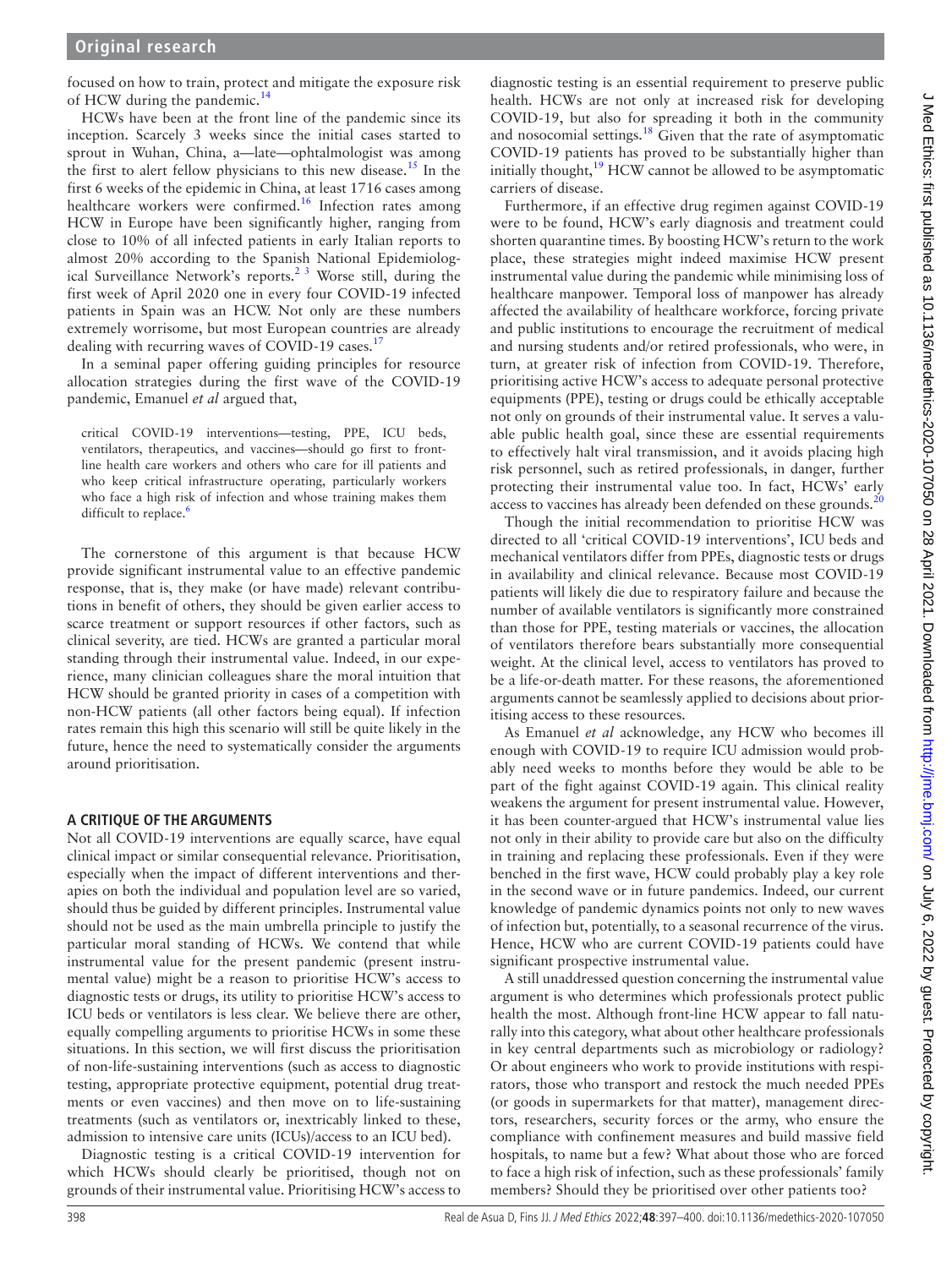This list highlights a significant flaw of the instrumental value argument: its lack of specificity. Although, in principle, the argument seems theoretically sound, it was not proposed to draw a clear line in the sand. In fact, trying to adhere to this principle, existing vaccine prioritisation protocols and directives have been muddled with unclear efforts to defend how and why to prior-itise some HCWs over others.<sup>[20](#page-3-14)</sup> These attempts have rendered vaccination protocols inapplicable, which have been abandoned in practice.<sup>2</sup>

Another limitation of the instrumental value argument lies in the lack of social consensus surrounding the question of prioritisation by professional category. Indeed, as the prior list barely reflects, many other professionals have contributed significantly, at least not less than HCWs, to the benefit of others during the pandemic. Though reasonable, the instrumental value argument has not been fully discussed or agreed on in our societies. Until a wider debate takes place as to who should go first, these professionals should be at least equally prioritised in their access to ventilators or ICU beds, according to the argument.

In a weak attempt to counter argue this problem, it has been also suggested that the lack of HCW—which would result from not prioritising this group over other patients—would have a negative impact on the overall health of the population.<sup>7</sup> However, though HCW may have particularly suffered from COVID-19, how these temporal losses will impact negatively the overall health of the population is unclear. For one, most of the burden of illness and disease depends not on the healthcare system, but rather on social determinants of health.<sup>22 23</sup> The connection between bad health and a lack of HCWs is true, but frail. Even if the lack of HCW were sufficient enough to have a negative impact on the care of COVID-19 and non-COVID patients in the near future, it is unclear whether their loss would have a greater impact on overall population health than the lack of teachers, police officers, social workers or many other collectives. For these reasons, the instrumental value criterion's lack of specificity makes it difficult to apply in clinical practice.

However, this is not to say that, at a certain point, a line might need to be drawn. $^{24}$  $^{24}$  $^{24}$  Some authors have proposed prioritising not all HCWs but only those who were part of the COVID-19 response, extending this treatment to those other professionals that willingly took higher risks during the pandemic in order to serve society. By this account, which departs from instrumental value and is rather grounded on reciprocity, some limited degree of prioritisation could be justified as a gesture for HCW's altruism in assuming a high-risk work, that is, applying a sort of compensatory ethics.<sup>[9](#page-3-4)</sup>

Those against the reciprocity argument contend that HCW have freely chosen their profession, just as fire-fighters who risk their lives daily or mountain rescue squads. Though society might owe them a debt, it is unclear whether this debt should take the form of priority in access to ventilators or ICU beds in dire cases. Altruism is valuable and should be promoted, but when its promotion may compromise the quality, efficiency or equitable delivery of a scarce resource or service, it should not trump every other value. If reciprocity arguments can ground a right for HCWs to be prioritised for ventilators, there must be greater discussion about how far this right extends. Having said this, we believe that the reciprocal obligation to HCWs should be proportionate to the degree of deprivation of resources which might have protected them from contracting illness. This calculation of proportionality may be dynamic and could change during the course of the pandemic, as resources ebb and flow.<sup>2</sup>

Regardless of the limits of reciprocity obligations, COVID-19 has wretchedly exposed how thin the line between altruism and

heroism is and how professionalism should not be dependent on acts of heroism.[26](#page-3-19) In this vein, Cox has argued that the magnitude of burden imposed on HCWs during the pandemic is beyond that which they have reasonably 'signed-up to'.<sup>27</sup> Implicit in expectations of professionalism when PPE is inadequate is the unrecognised obligation of healthcare institutions and governmental bodies to assume their responsibility to protect the healthcare workforce. When institutions and governments abdicate this responsibility, the response is not to call for professional heroism but rather institutional accountability. In the absence of these basic provisions, a compensatory response is called for. $^{28}$  $^{28}$  $^{28}$ 

By this, we do not endorse an unlimited prioritisation for HCWs. Rather, we suggest prioritisation limited to tie breakers in case all other factors were equal between a HCW and another patient. Prioritisation would only occur within categories of patients equally eligible for this scarce resource.<sup>[9](#page-3-4)</sup>

In contrast to instrumental value or reciprocity arguments, which might be useful to argue for prioritisation, 'social worth' arguments are flawed. As an example, in their guideline 'Ethical recommendations for clinical decision-making in the ICU during the COVID-19 pandemic', the Spanish Society of Critical Care Medicine defended prioritising HCW based on social value criteria. Among their general recommendations for resource allocation, they proposed considering factors such as whether the patient had any progeny or dependents, or if they were HCW, because these aspects impacted on 'the social worth of the patient'.<sup>[8](#page-3-22)</sup> In interviews to national press, some of the members of this committee explained how 'a parent of four children or a nurse, should be prioritised over a single patient'.<sup>[29](#page-3-23)</sup>

These statements have been heavily criticised, and we agree with this critique. $818$  Social value criteria judge human life by standards that are very difficult to agree on. They depend on a myriad of factors, many of which are impossible to measure. They may easily lead to random decisions and significant discrimination against various collectives. Even if social value could be measured, healthcare professionals are not trained to make this assessment. In fact, if the purpose of triage is to promote as objective criteria as possible, the 'social worth' argument fails heavily on this account. Furthermore, establishing such a value, subjective and self-serving, as a potential criterion in a list drawn up by healthcare professionals could significantly undermine social trust in the profession and constitute a severe conflict of interests.

# **CONCLUSIONS**

HCWs have been essential to provide an effective response to the COVID-19 pandemic and to save innumerable lives. They have equally become a particularly vulnerable collective during the pandemic, suffering significantly higher rates of infection than the general population. We have analysed which arguments, and under which clinical circumstances their prioritisation might be ethically acceptable. Prioritising HCW's access to protective equipment, diagnostic tests or even, if ever proven effective, prophylactic or therapeutic drug regimens and vaccines might be ethically defensible. These strategies might effectively halt nosocomial viral transmission and avoid placing high-risk personnel, such as retired professionals, in danger, while maximising HCW's instrumental value during the pandemic. However, prioritising HCWs to receive ICU beds or ventilators based on their instrumentality is far more problematic. Reciprocity arguments would argue for a limited discreet prioritisation of HCWs in these circumstances. Social worth arguments are simply unfair and flawed.